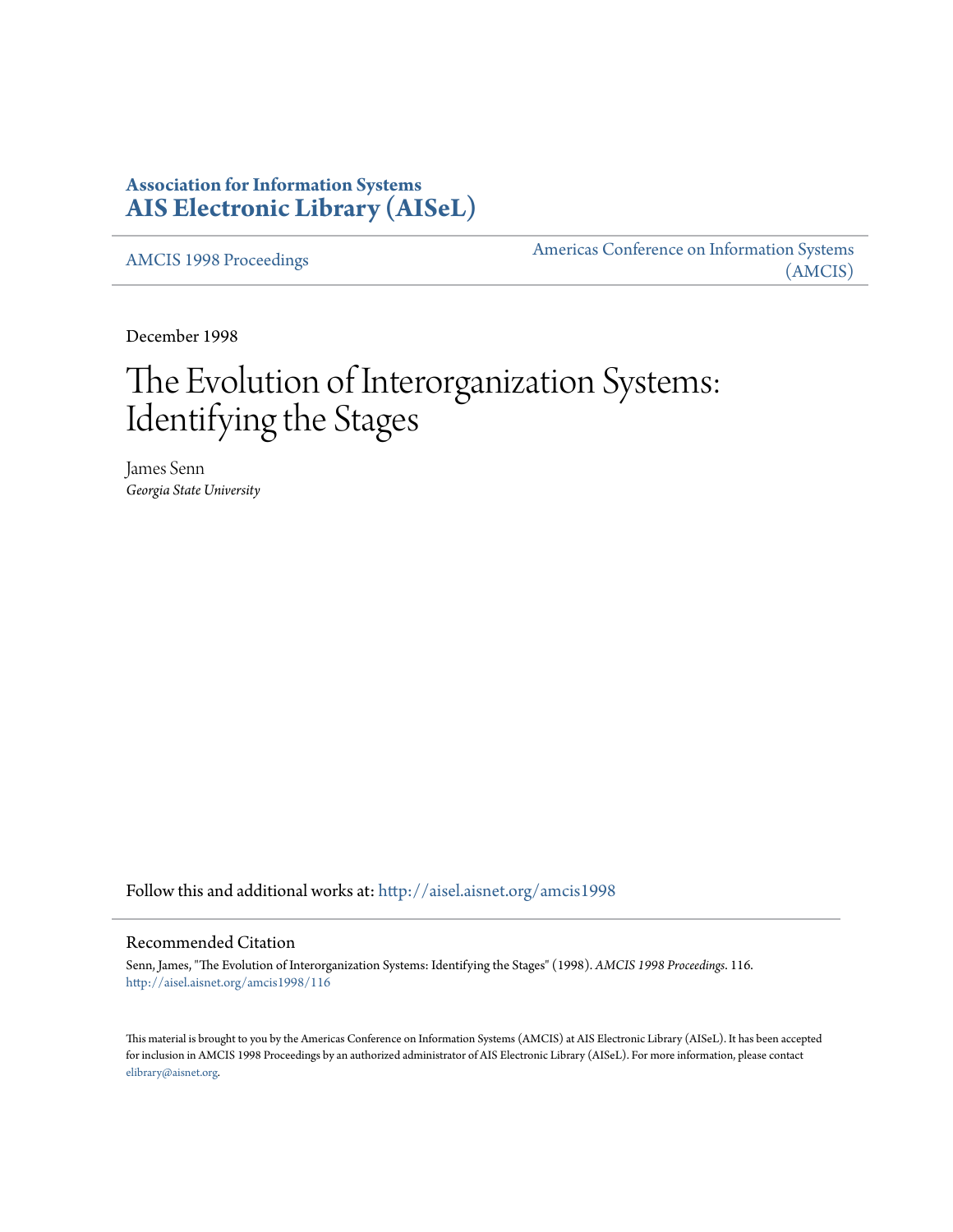# **The Evolution of Interorganization Systems: Identifying the Stages**

# **James A. Senn** Georgia State University

# **Abstract**

*Interorganization systems, as an element of electronic commerce, are rapidly becoming an essential resource for competitive success. At the same time, the capabilities of such systems are evolving themselves, coincident with augmented trading partner responsibilities and new organization strategies. This paper reports the results of a field study conducted to understand the way in which interorganization systems are advancing. Four stages of systems were identified. While each encompasses the capabilities of the preceding stage, their characteristics and the manner in which they are deployed are highly distinctive.*

# **Introduction**

The close coupling of buyers and sellers, a nearly essential element of effective business strategy, is increasingly intertwined with the capabilities and technologies of electronic commerce. Yet electronic commerce itself is changing, in the process stimulating new business models and competitive strategies.

A field study was conducted to better understand the use of electronic commerce and the evolution of interorganization systems in leading firms. The results reveal four distinct, but cumulative, stages of interorganization systems. Each stage expands the interdependencies between firms and more closely intertwines their business strategies.

# **The Foundation of Interorganization Systems**

Electronic commerce can be viewed as consisting of interorganization systems (IOS) and electronic markets [7]. The interorganizational impact of information technology has been a topic of vigorous research dating from the 1970s [2]. An abundance of scholarly work has addressed the rationale underlying this aspect of electronic commerce and its influence on competitive strategy [e.g., 1,5]. Similarly, much has been written about the supporting information technologies, especially electronic data interchange (EDI) [4]. Today there is also intense focus on the Internet [3] for both business and consumerrelated commerce in the marketplace and the marketspace [6].

Another body of knowledge concerning the structure of IOS is emerging. Applegate and Gogan identified a continuum of interorganization relationships consisting of transactions, contracts, and partnerships [1]. Others have described the partnership forms used in practice [4]. Yet little has been published to explain how interorganization systems evolve within companies and industries, or to describe the manner in which related business strategies evolve. Extending the theories developed for the earliest stages of interorganization systems so they encompass the advanced forms is an important next step. The research reported here is a component of a larger project aimed at linking emergent practices and advancing theory.

# **Research Method**

Nineteen different companies participated in this research effort. Each firm was selected because of its verifiable record as a high performing enterprise that has successfully integrated IOS with its business strategies. Moreover, each has been a leader in advancing electronic commerce practices.

Senior executives and functional managers in each firm responded to a structured set of interview questions that probed the firm's use of IOS in the following areas:

- 1. Reason for initially undertaking electronic commerce
- 2. Process of implementation
- 3. Trading partners involved
- 4. Nature of information exchange
- 5. Relationship with trading partners
- 6. Responsibilities of each partner
- 7. Characteristics of the information technology
- 8. Changes in practices and responsibilities over time

At the end of the structured portion of the interview, the investigator engaged each person in a candid, conversational discussion of both the firm's electronic commerce experiences and intentions. The research also included a review of company histories with respect to interorganization systems.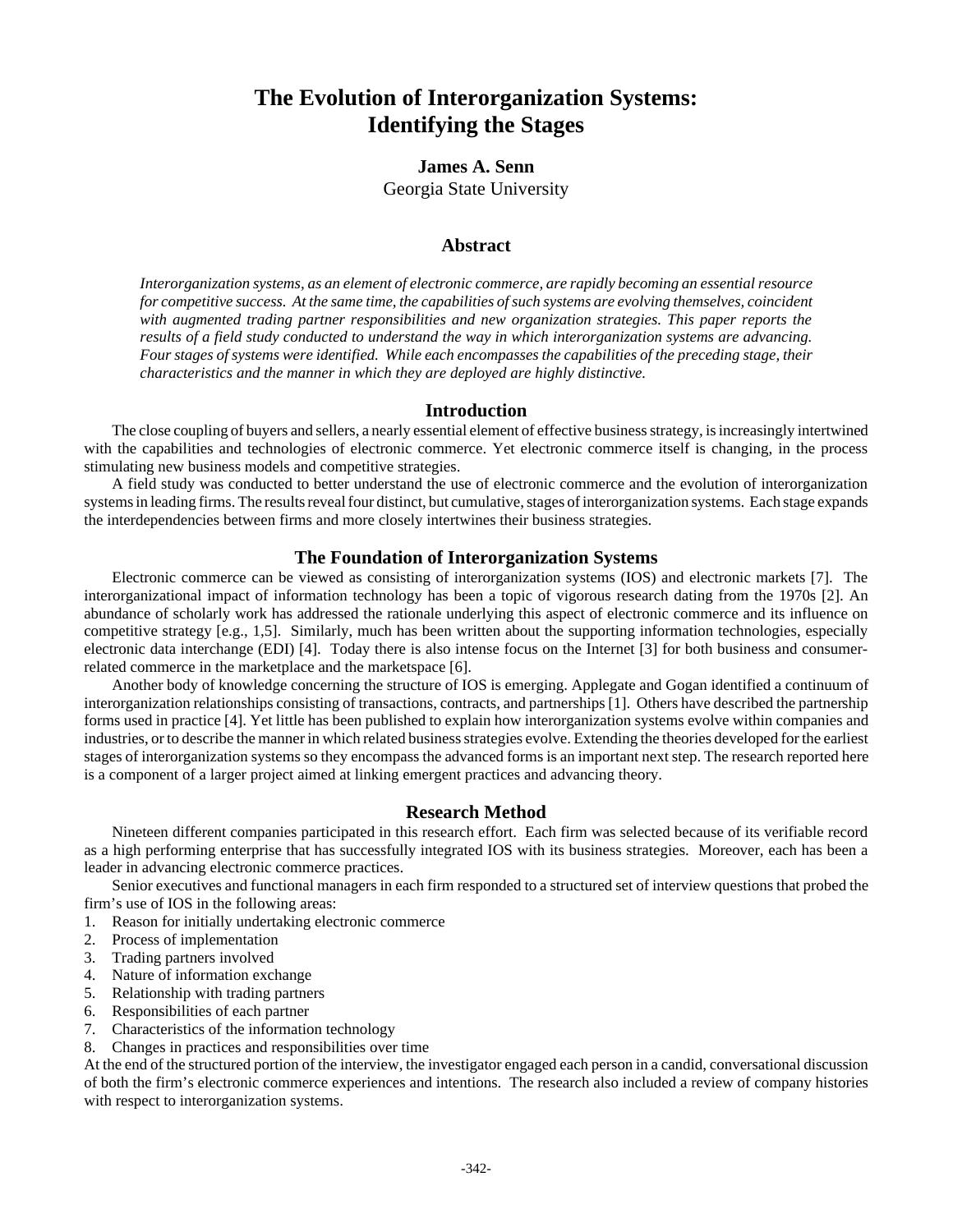#### **Findings**

While there is widespread awareness that new technologies and new rules of business competition are rapidly advancing the forms of electronic commerce in use, there is less awareness of how these advances occur. This investigation identified an evolutionary pattern and key factors of IOS success. Four stages of IOS were found in practice (Table 1).

|    | <b>Stage</b>                                                 | <b>Description</b>                                                                                                                                                            |           | <b>Enabling</b><br><b>Information</b><br><b>Technology</b> |
|----|--------------------------------------------------------------|-------------------------------------------------------------------------------------------------------------------------------------------------------------------------------|-----------|------------------------------------------------------------|
|    | <b>Receive and React</b><br>(Document exchange)              | Exchange of standard formatted business documents; recipient<br>responds to requirements of dominant partner.                                                                 | ٠         | EDI.<br><b>VAN</b>                                         |
| 2. | <b>Sense and Respond</b><br>(Self organizing)                | Exchange of performance/status information; recipient interprets<br>information to determine appropriate actions.                                                             | ٠         | <b>POS</b><br><b>UPC</b>                                   |
| 3. | <b>Embedded Business</b><br><b>Systems</b><br>(Transparency) | Elements of one partner's business systems are embedded within<br>those of the other partner (i.e., behind firewalls); one action<br>triggers a series of related activities. | ٠<br>٠    | Extranets<br>IP networks                                   |
| 4. | <b>Community Systems</b><br>(Coopetition)                    | Community members share systems and information to achieve a<br>specific business objective; members may compete and cooprate at<br>the same time.                            | $\bullet$ | Virtual<br>databases<br>Joint industry<br>data warehouses  |

#### **Table 1. The Stages of Inteorganization Systems**

# *Stage 1—Receive and React*

This stage is characterized by the electronic exchange of standard business documents according to a structured format that parties agree to in advance. Typically two parties participate in the exchange, with one seeking to control the reactive actions of the other (e.g., "Fill this P.O.!"). The extent of electronic interaction of the partner varies from few to many. A dominant partner may interact with a large number of other companies (primarily for marketing, fulfillment, or logistics purposes). The underlying information technology is typically electronic data interchange (EDI), although structured forms of e-mail are also used. Principles and practices for functioning within this stage are well understood and highly documented. Virtual systems and industry platform systems [4] have traditionally been organized around this form of IOS.

#### *Stage 2—Sense and Respond*

Instead of standard business documents, companies in this IOS stage exchange information records (e.g., database records) or respond to electronic queries from trading partners. As in Stage 1, some implementations of category 2 systems call for the supplier to receive information in pre-specified intervals (e.g., hourly or daily). Other implementations call for the vendor to extract information directly from the trading partner's system during known periods of the day. In category 2, the sender (e.g., customer) does not direct the actions of the receiving partner (e.g., vendor). Rather, the recipient determines (senses) the necessary action (response) and its timing (e.g., when and how to replenish stock). These relationships are thus termed *selforganizing*.

#### *Stage 3—Embedded Business Systems*

In Stage 3 interorganization systems, elements of the business systems of one partner are embedded within the business systems of the other. Firms consider it beneficial and feasible for both supplier and customer to have a portion of the appropriate information system installed *behind* the other's firewall. The application is thus integrated into the information systems and business processes of both companies. Intranets and extranets technology frequently serves as the conduit for interconnecting shared systems. Because each other's business systems are closely intertwined, the exchange of information and subsequent actions are typically transparent: One activity automatically triggers other actions, including the transmission of information through intercompany systems.

#### *Stage 4—Community Systems*

This form of IOS consists of many interacting firms that routinely share information. In this stage, firms also share multiple dependencies. Community relationships extend the one-to-one and one-to-many buyer/seller structure of the other forms to many-to-many. Each firm depends on other community members and agrees to common information sources and exchange capabilities. The distinguishing characteristic in this category is *coopetition*: firms compete on one commerce dimension, yet